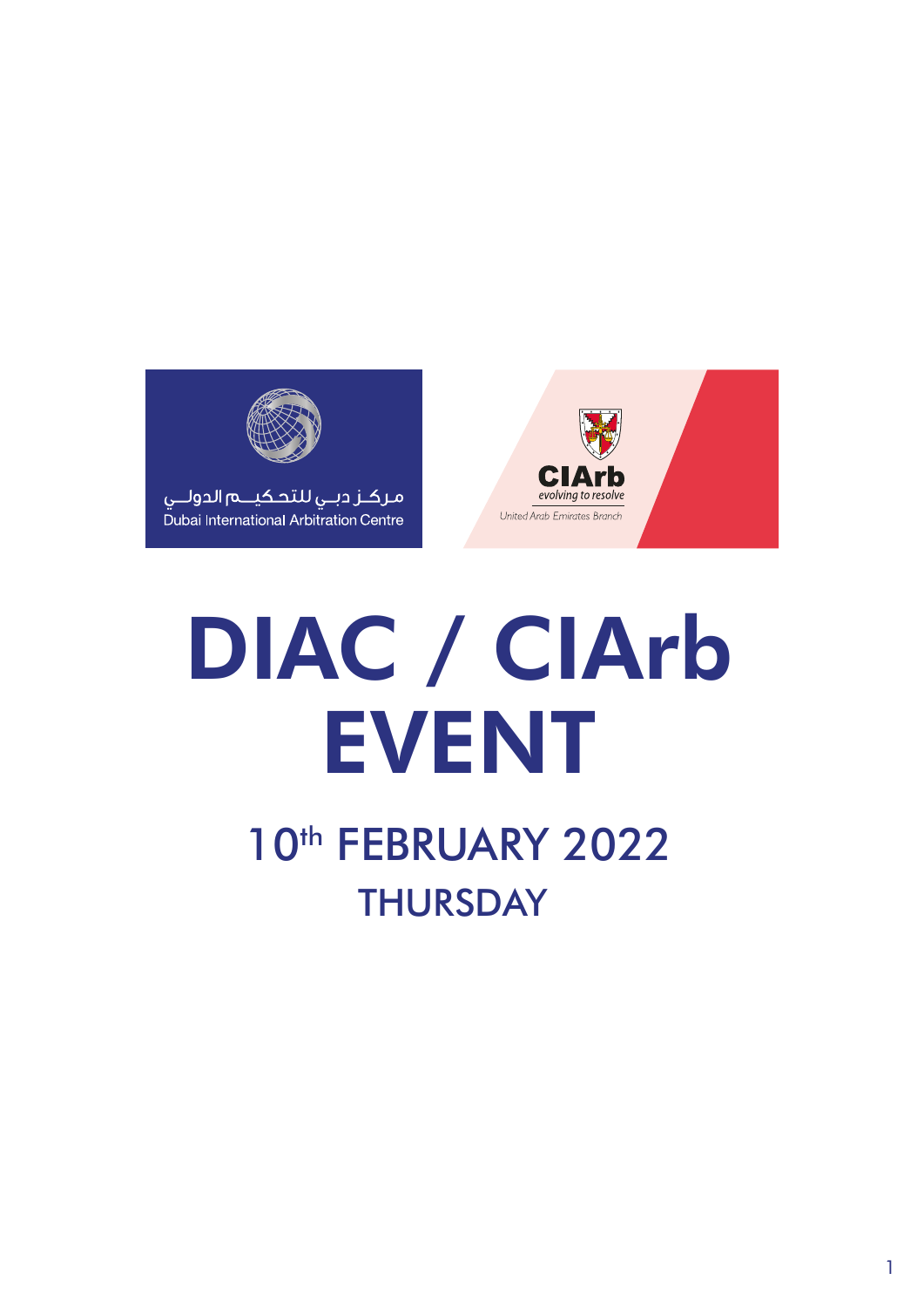



# EVENT TITLE

# How to Get Your First Appointment as an Arbitrator

In this event, CIArb in collaboration with DIAC will explore our speakers' personal experiences when it came to their own first-time appointments or appointing first-time arbitrators and will discuss tangible steps that could be taken by both, the first-time arbitrators and the appointing parties to improve the rate of first-time arbitrators' appointments and, as a result to promote more diversity.

This event is a first in a series of "How to..." events planned by CIArb, which will explore routes taken by established professionals to achieve success in their respective fields. The events will cover steps taken by our distinguished guests and their advice on how to obtain the first-time appointments as:

- An Arbitrator
- An Arbitrator's Secretary
- Quantum Expert
- And others…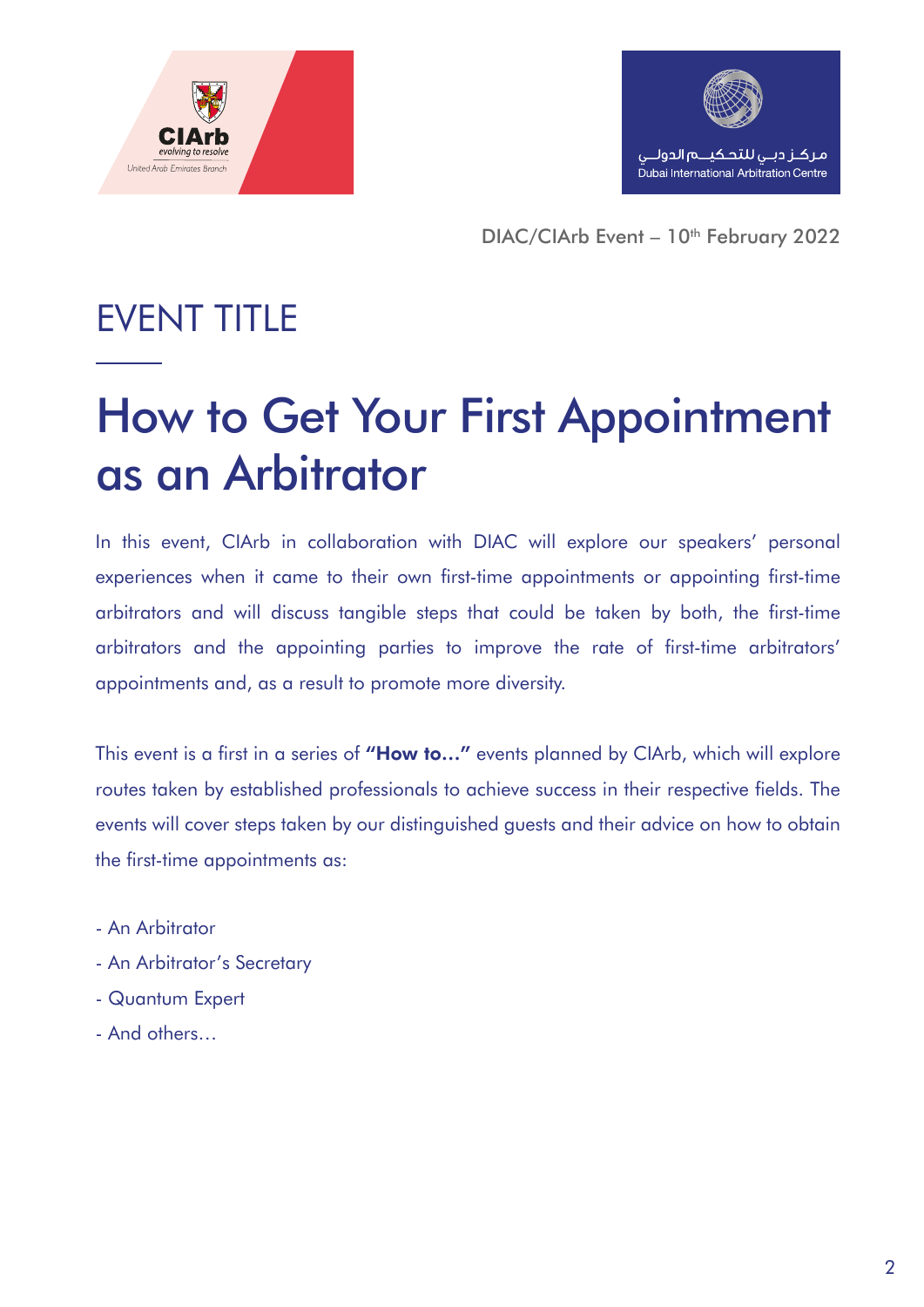



#### **HOW TO GET YOUR FIRST APPOINTMENT AS AN ARBITRATOR**

### Introduction



#### DR. ZEINA OBEID FCIARB

Partner, Obeid & Partners

### Speakers



#### **OLENA VORONOVYCH**

Case Manager, Dubai International Arbitration Centre



#### MARIA MAZZAWI

Senior Associate, Dispute Resolution, Eversheds Sutherland

#### **Moderator**



#### VICTOR P. LEGINSKY B.ED., J.D., FCIARB

Chartered Arbitrator, Certified Mediator

*Arbitralis ADR*



#### IRYNA AKULENKA FCIARB

Chair of CIArb UAE and Senior Consultant, HKA



#### KASIA HALLIDAY **MCIARB**

Training & Education Officer of CIArb UAE and Associate Director, BRG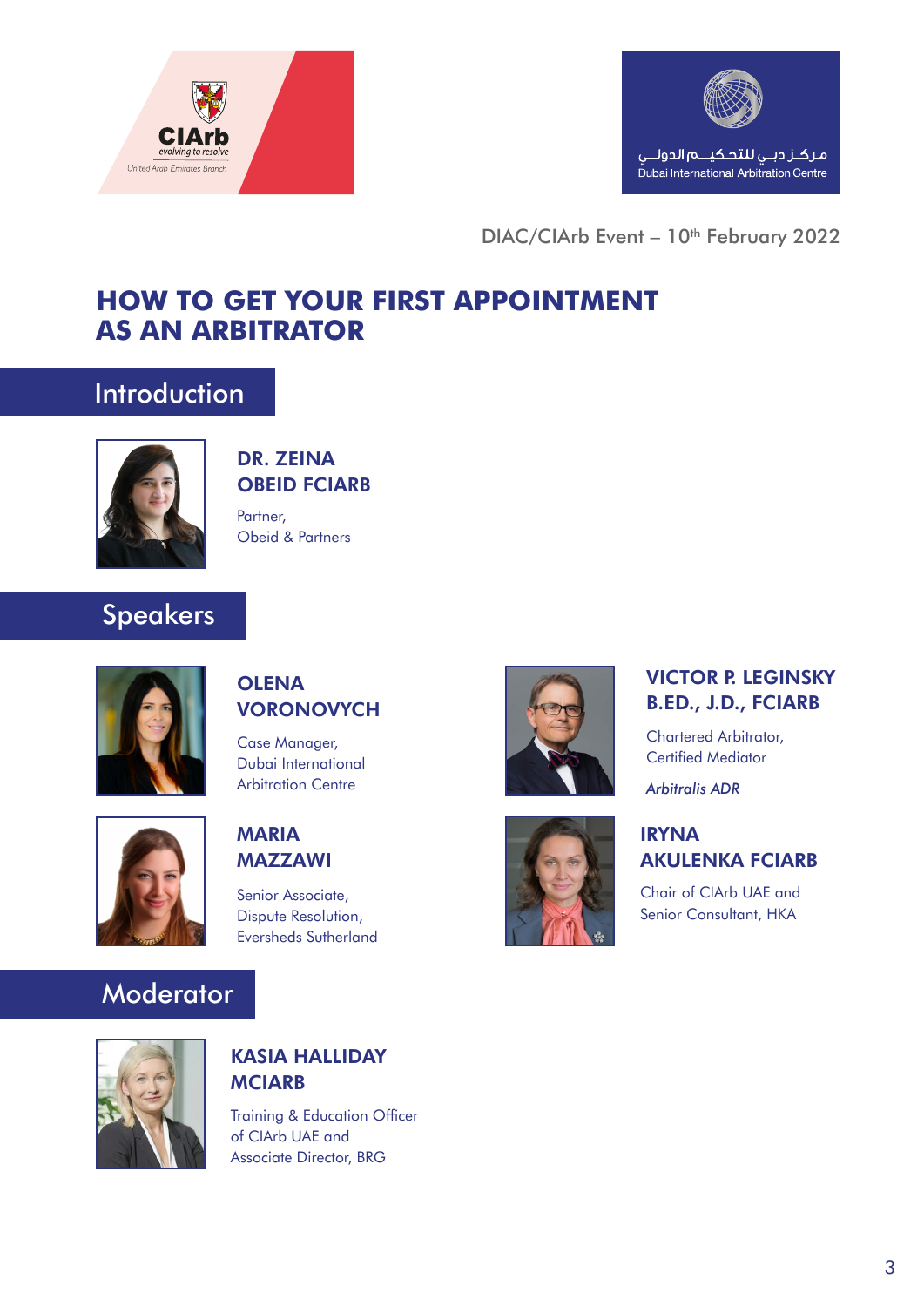



#### **HOW TO GET YOUR FIRST APPOINTMENT AS AN ARBITRATOR**

#### Program

| $4:00 - 4:15$ | <b>REGISTRATION AND REFRESHMENTS</b>          |
|---------------|-----------------------------------------------|
| $4:30 - 5:30$ | <b>WELCOME AND INTRODUCTION</b>               |
|               | <b>INTRODUCTION TO THE TOPIC AND SPEAKERS</b> |
|               | <b>PANEL DISCUSSION WITH Q&amp;A</b>          |
|               | <b>CLOSING REMARKS</b>                        |

#### **Registration**

The event is free to attend.

To register for the event Please visit DIAC website **www.diac.ae**. Please specify if you are interested in Attendance In-Person or Virtual Attendance.

- Attendance In-Person: Please note that number of spaces is limited to adhere with Government guidelines. Therefore, admission to the event is by registration only.

- Virtual Attendance: Please specify your attendance preference when registering. Link to connect to the event will be sent to your registered email address.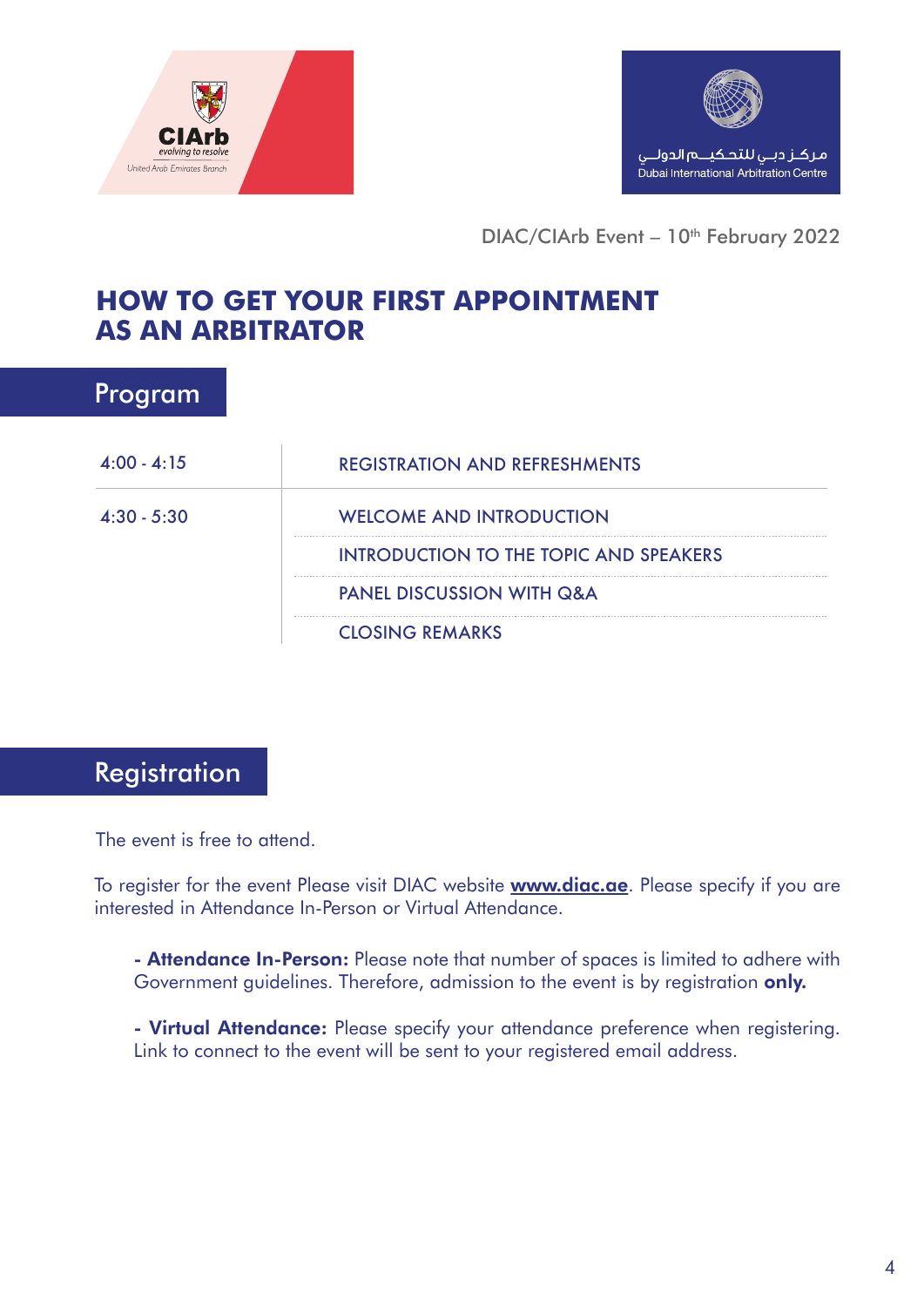



## Speaker Bio



#### **OLENA VORONOVYCH**

Case Manager, Dubai International Arbitration Centre

Olena Voronovych is an international lawyer with expertise in the field of commercial, construction and corporate law, real estate and finance transactions. Olena has experience working on high profile commercial projects and ICSID and UNCITRAL investment treaty arbitrations representing the Government of Ukraine. Olena has been practicing in the UAE since 2015, having been a managing partner in an international boutique law firm in Dubai focusing on transnational corporate, commercial and dispute matters in the CIS and the Middle East.

Currently, Olena holds the position of Senior Case Manager in the Dubai International Arbitration Centre, responsible for managing and administering arbitration cases and providing assistance and legal advice to the Arbitration Court.

Olena is a regular speaker at the events and author of different legal publications.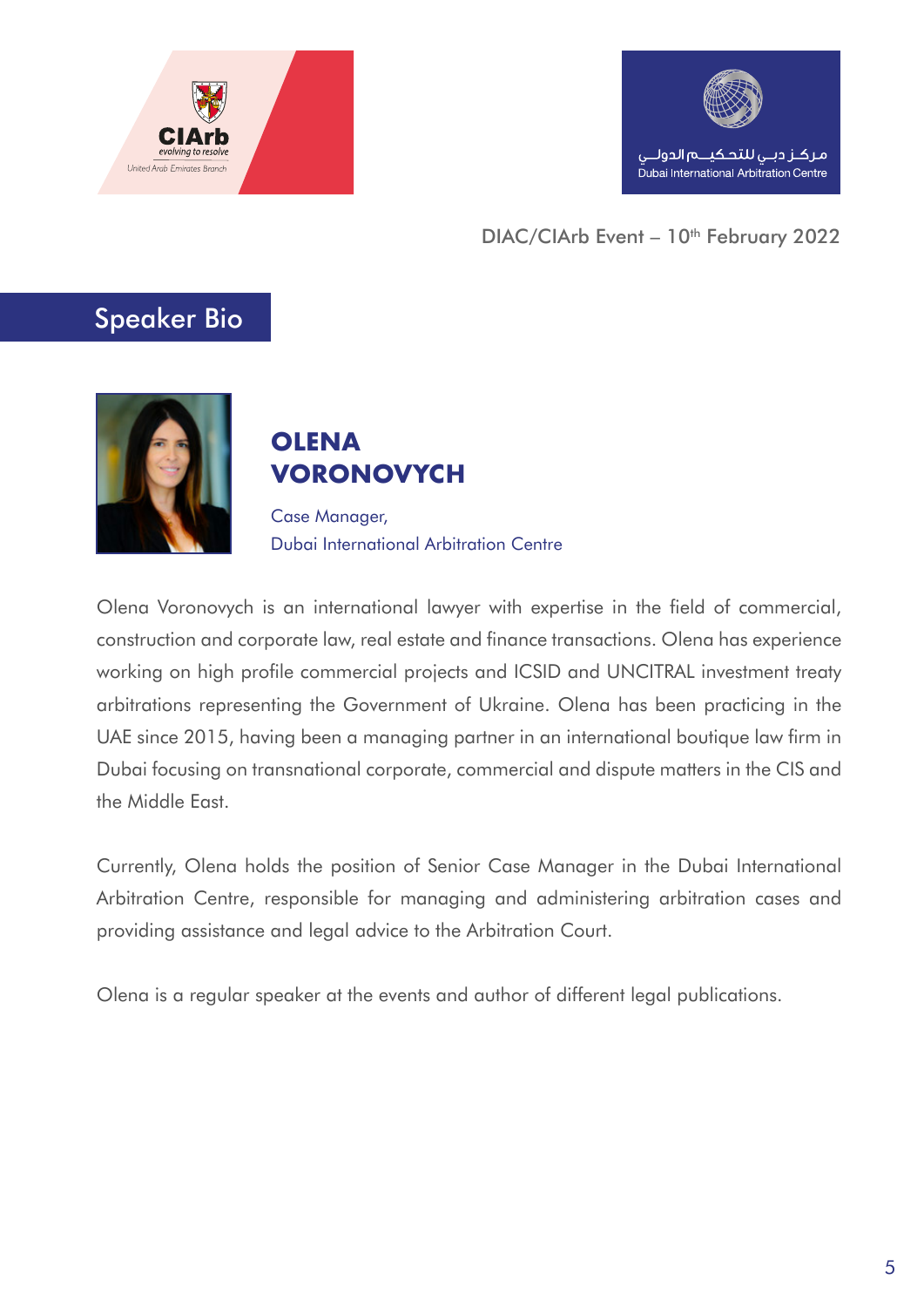



# Speaker Bio



**MARIA MAZZAWI**

FCIArb, Arbitrator, Senior Associate at Eversheds Sutherland

Maria is a Senior Associate with Eversheds Sutherland's Disputes team and specialises in international commercial arbitration. Maria also serves as an Arbitrator and is a Fellow of the Chartered Institute of Arbitrators in London, a Licensed Attorney of the Jordanian Bar, and a MENSA Member. She is fluent in Arabic, English and French. As a civil law lawyer, her practice is typically multijurisdictional and includes advising in both contentious work and non-contentious and transactional/advisory work contexts.

Maria holds a Master's degree from Queen Mary University of London with a specialisation in ADR and international construction and commercial contracts and arbitration. She also holds a second post-graduate diploma in International Commercial Arbitration from the Chartered Institute of Arbitrators.

She has been working in the Middle East for 8 years and is an active member of the arbitration community, contributing regularly to online news/media outlets and journals, including International Journal of Arab Arbitration, Khaleej Times, Arabian Business, and Emirates Law.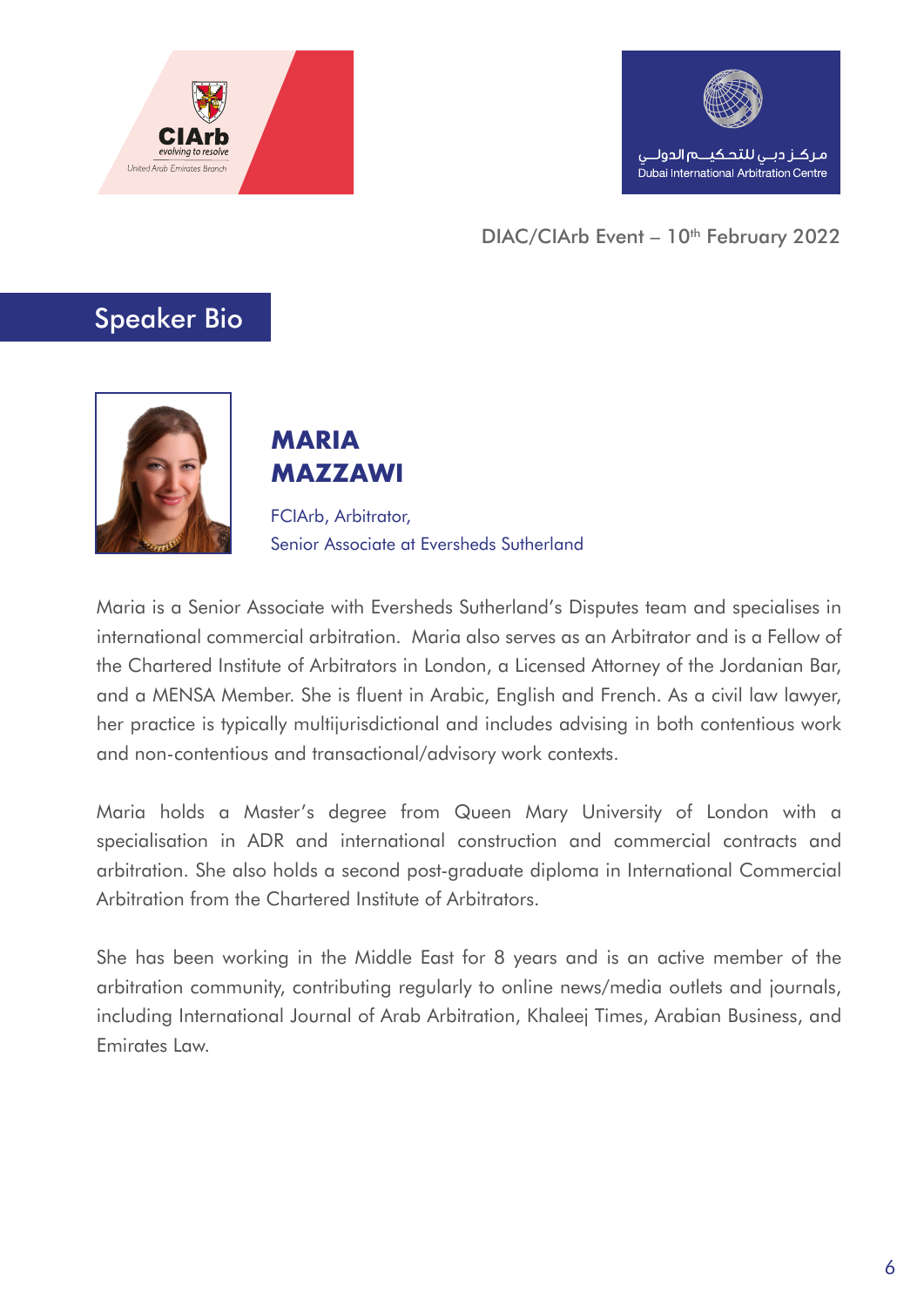



## Speaker Bio



## **VICTOR P. LEGINSKY B.ED., J.D., FCIARB**

Chartered Arbitrator, Certified Mediator *Arbitralis ADR*

Victor Leginsky is a Chartered Arbitrator and a Fellow of the Chartered Institute of Arbitrators [CIArb]. He is certified as a mediator through the Centre for Effective Dispute Resolution (London) [CEDR] and works frequently in respect of mediation with the Royal Institution of Chartered Surveyors (London) [RICS] and the CIArb. He holds a JD (Juris Doctor) degree and a B.Ed. (Bachelor of Education), both from Canada. He has served as Arbitrator in well over 100 cases, conducting both institutional and ad hoc arbitrations, and has conducted construction-related mediation. He confines his practice to that of a neutral (arbitrator / mediator), largely in construction and energy-related disputes. He is a past MENA Chapter Director of the Association of International Petroleum Negotiators (AIPN).

Victor is resident of and has been working in the Middle East for 15 years. He is Regional Pathway Leader for the Chartered Institute of Arbitrators (CIArb) and tutors Award Writing. He lectures frequently on dispute resolution in construction, oil and gas and general dispute resolution matters.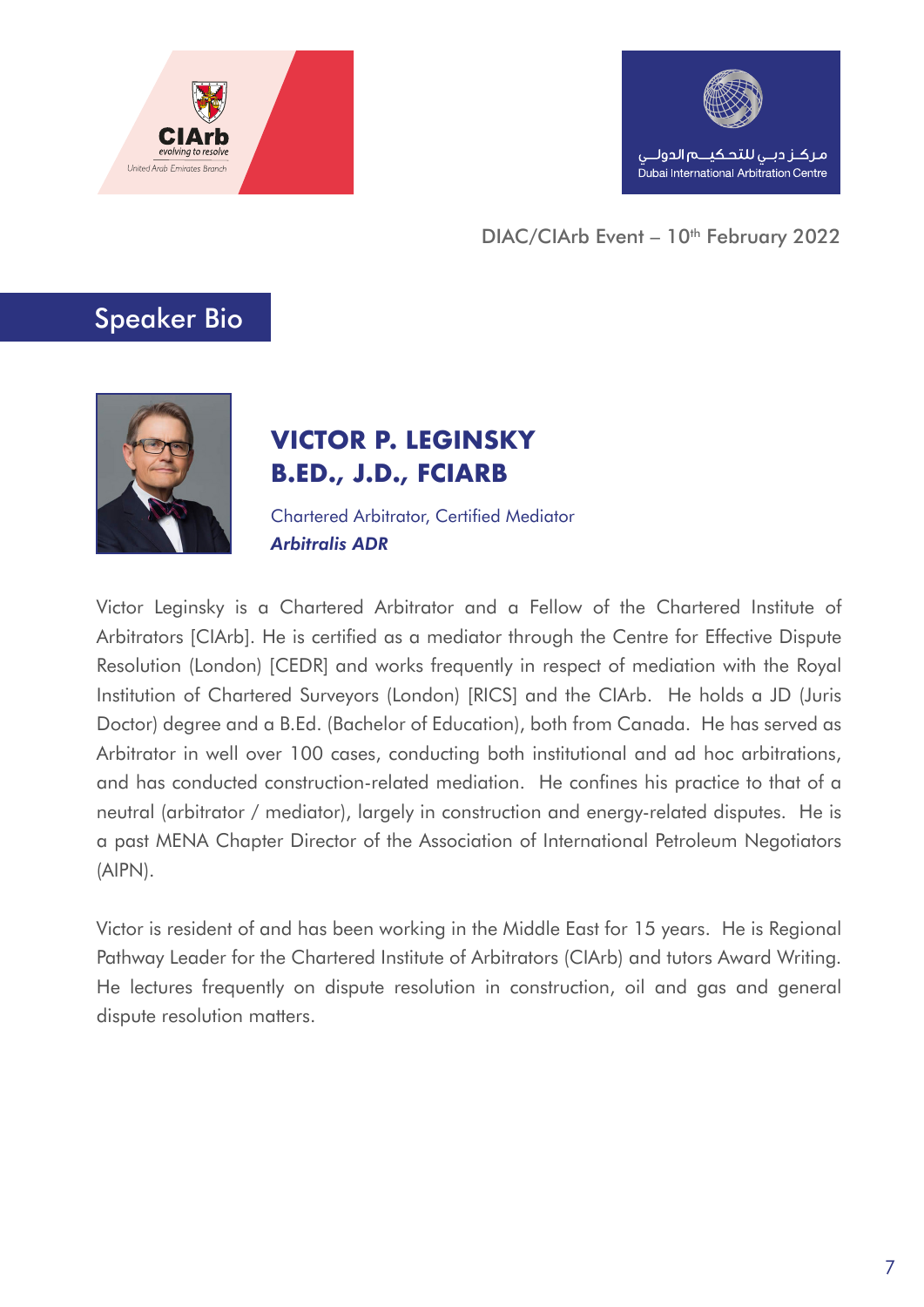



## Speaker Bio



#### **IRYNA AKULENKA FCIARB**

Chair of CIArb UAE and Senior Consultant, HKA

Iryna is a qualified Engineer with 15 years of experience, including seven years of managing construction and engineering projects, and thereafter in contractual claims preparation and defence as well as dispute work (expert work and alternative dispute resolution). Iryna is a Fellow with the Chartered Institute of Arbitrators and acts as an arbitrator in construction disputes.

Iryna is the Chair of the UAE Branch of the Chartered Institute of Arbitrators and also teaches International Arbitration for the Institute. She is a Member of the Global Advisory Board of ICDR Y&I, a Regional Representative for MENA with Russian Arbitration Association (RAA40), a Member of the Advisory Board for the School of Engineering, American University in Dubai, and a Member of the Advisory Board, Faculty of Business & Law, British University in Dubai.

Iryna is a Registered RICS Expert Witness, and provides training in Cost Planning, Project controls, Procurement, Claims and Disputes, and Contract Administration. She is also a frequent speaker at various events and conferences in the ADR field.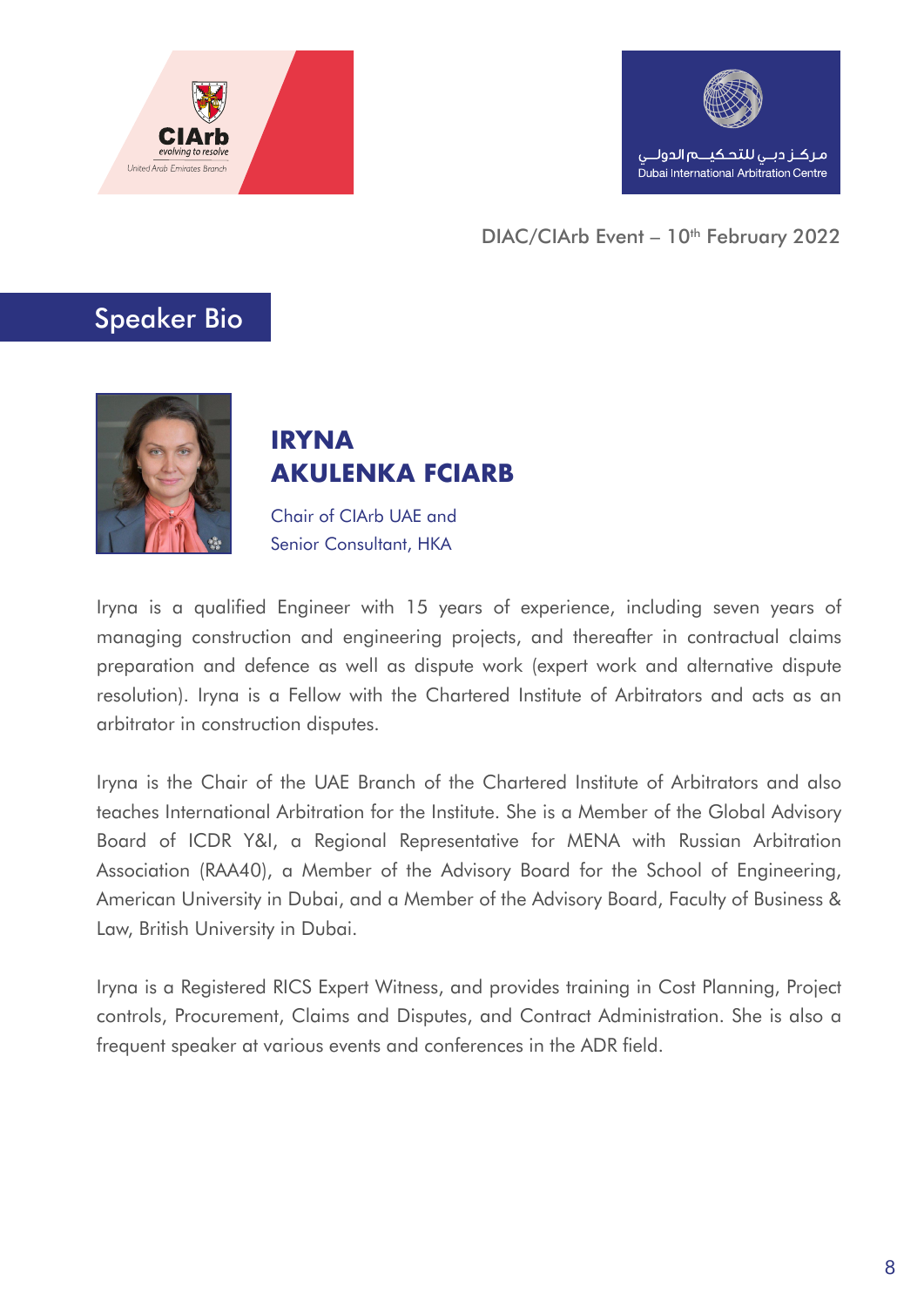



### Moderator Bio



### **KASIA HALLIDAY MCIARB**

Training & Education Officer of CIArb UAE and Associate Director, BRG

Kasia is a Chartered Quantity Surveyor, a Member of the Royal Institution of Chartered Surveyors and a Member of Chartered Institute of Arbitrators with a career spanning over 15 years within the industry, working on large infrastructure, oil and gas projects within the UK and the UAE.

Whilst working within the UAE, Kasia was involved in a number of high-profile dispute resolution commissions and arbitration proceedings providing quantum consultant services as part of, or leading quantum teams. She has an extensive experience providing support to the testifying Expert over quantum, prolongation and disruption matters at various stages of proceedings.

Kasia have been appointed on quantum related disputed across a range of sectors including aviation, ports, oil and gas and multi-use commercial projects. Her appreciation of contractual matters is complemented by her previous experience in contracts and commercial management, gained in the earlier stage of her career.